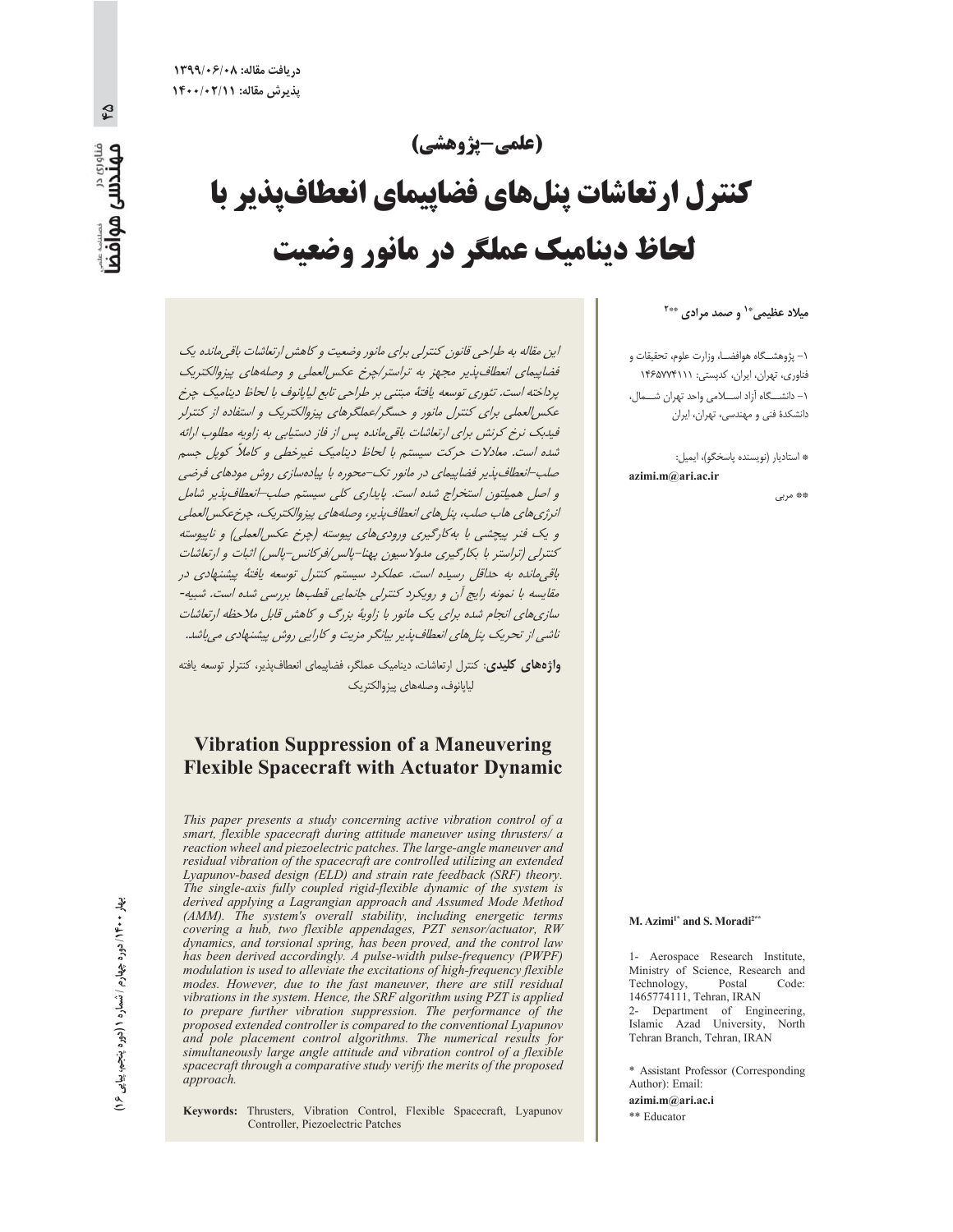## 1 – مقدمه

 $\frac{\alpha}{\gamma}$ 

مهندس موافض

فناوری در

یکی از مسائل مطرح در طراحی کنترلرهای ردگیری مانور وضعیت فضاییماها، مصالحه میان گشتاورهای کنترلی و دینامیک وضعیت آنهاست. وجود نامعینی ها در مدلسازی دینامیک این سامانهها می تواند پارامترهایی مانند دقت، چابکی و پایداری آنها را به شدت متأثر از خود سازد. یکی از منابع تولید دینامیکهای ناشناخته (که به عنوان یکی از پارامترهای نامعین در دینامیک فضاییماها به حساب می آید)، سازمهای سبک مانند پنلهای خورشیدی، آنتنها و خرپاهای فضایی میباشند. گسترش و باز شدن این سازهها منجر به انعطافپذیر شدن فضاپیماها در مانورهای وضعیت خواهد شد. نیاز به مانورهای سریع و بدون ارتعاشات سازهای در فضاپیماها (قبل یا بعد از مانور و همچنین تثبیت وضعیت)، یکی از مهمترین و اصلیترین اهداف در مأموريتهاى فضايي به شمار مىرود [٣-١].

استفاده از لینکها و وصلههای انعطاف پذیر در مقایسه با سازههای صلب، پیچیدگیهای دینامیکی را تعریف میکند که در نتیجه رویکردهای کنترلی و الگوریتمهای آن می بایست متناسب با این سیستمها مجدداً بازنویسی و فرمول بندی شوند. در حقیقت استفاده از سازههاى انعطاف پذير نهتنها باعث تحميل پارامترهاى ديناميكى اضافه به سیستم میشوند بلکه مجموعه را نیازمند پایدارسازی ارتعاشات تحمیل شده به واسطهٔ این دینامیک و میرا کردن آن با سرعت هرچه تمامتر می سازد [۵-۴]. گام نخست در طراحی سیستم کنترلی ارائهٔ مدل دینامیکی مناسب برای این سازهها و وصلههای انعطاف پذیر می باشد [۷– ۶]. طراحی کنترلر مبتنی بر مدل دینامیکی برای حفظ قوام در مقابل نامعینی های سیستم توسط چانگ و وو ارائه شد [۸]. چن و سانگ، كنترل مقاومي را براي رديابي وضعيت فضاييماي با استفاده از كنترلر مود لغزشي با لحاظ اشباع ورودي كنترلر هيبريد ساختار متغير /ليايانوف يياده-سازی کردند [۹]. یوان ّو همکاران به توسعه کنترل مقاومی مبتنی بر كنترلر مود لغزشى و سيستم ديناميك معكوس پرداختند [١٠].

از جمله کنترلرهای مطرح مدل-وابسته برای کنترل مانور و ارتعاشات سازههای با دینامیک کوپل صلب-انعطافپذیر، کنترلرهای مبتنى بر روش لياپانوف مى باشد [١٢-١١]. انتخاب تابع ليايانوف می تواند به طور همزمان با طراحی کنترلر برای سیستم دینامیکی صورت پذیرد که منجر به پایداری سیستم حلقه بسته شود [۱۴-۱۳]. طراحی کنترلر مبتنی بر انتخاب تابع لیاپانوف به دسته کنترلرهایی که

تمام حالات سیستم را فیدبک می کنند، تعلق دارد. بهطوریکه یک تابع مثبت معین که براساس معیارهای عملکردی سیستم در نظر گرفته شده است باید به گونهای انتخاب شود تا مشتق مرتبهٔ اول این تابع منفی معین شود (نرخ انرژی کاهش یابد). الگوریتمهای کنترلی مبتنی بر این روش عموماً نسبت به خطاهای مدلسازی، نامعینیهای ماتریس ممان اینرسی، خطاهای اندازهگیری حسگرها، باز شدن وصلههای انعطاف پذیر و انواع اغتشاشات خارجی مقاوم هستند. یکی از محدودیتها و چالش های این روش، نبود یک روش یکتا برای انتخاب تابع لیاپانوف میباشد. عبدالصمد و طیبی ٌبا استفاده از تئوری پایداری لیاپانوف به طراحی مانور اّرایشی فضاپیماها پرداختند. در الگوریتم طراحی شده نیازی به سرعتهای زاویهای مطلق و نسبی فضاپیماها نمي باشد [١۵]. محرابيان <sup>٥</sup>و همكارانش به معرفي قانون كنترلي غير متمرکزی مبتنی بر روش لپایانوف برای هدایت وضعیت فضاییماها در يروازهاى آرايشى يرداختند [1۶]. بايد توجه داشت كه استفاده از تکنیکهای کنترلی مختلف با توجه به اهداف مأموریتی گوناگون در نظر گرفته می شوند. کنترل ساختار متغیر برای مانور سیستمهای با مختصات صلب–انعطاف پذیر کاربرد فراوانی دارد. اگرچه این کنترلر از توابع سوئيچ كننده به منظور كاهش اغتشاشات وارد شده استفاده می کند و دینامیک سیستم را به سمت سطح پایدار متمایل می سازد، اما طبیعت ناییوسته طراحی های کنترل ساختار متغیر مستعد در تحریک مودهای با فرکانس بالای دینامیک مدل نشده در سیستم و یا سیستمهایی که مدل دینامیکی ضعیفی دارند میباشد [۱۸–۱۷].

استفاده از تراسترها در مأموریتهای کنترل وضعیت با دقت بالا به واسطهٔ طبیعت ناپیوسته و نوسانی خروجی آنها دارای چالش های بسیاری میباشد. اما باید به این نکته اشاره داشت که استفاده از این عملگرها در مقایسه با عملگرهای تولید مومنتومهای زاویهای مانند چرخهای عکسالعملی، ژاپروهای کنترل ممان و غیره دارای مزیت سرعت بالاتر در دستیابی به موقعیت مطلوب میباشد. طراحی سیستم کنترلی با استفاده از عملگرهای تراستر با بكارگیری مدولاسیون پهنا-پالس/فركانس-پالس<sup>۶</sup>و لحاظ یک تابع علامت در قانون فيدبك كنترلى براى مانور وضعيت فضاپيما طراحی شد [١٩]. سانگ و أگراوال ٌبه كنترل ارتعاشات فضاپیمای انعطاف پذیر با استفاده از عملگرهای تراستر و مدولاتور PWPF و وصلههای پیزوالکتریک به صورت آزمایشگاهی پرداختند [۲۰]. از طرف دیگر، چرخهای عکس|لعملی به عنوان رایجترین عملگرهای كنترل مانور فضاپيماها به واسطهٔ ساختار سادهشان مورد استفاده

<sup>1.</sup> Chang and Wu

<sup>2.</sup> Chen and Song

<sup>3.</sup> Yuan

<sup>4.</sup> Abdessameud and Tayebi

<sup>5</sup> Mehrahian

<sup>6.</sup> Pulse-width Pulse-frequency (PWPF)

<sup>7.</sup> Song and Agrawal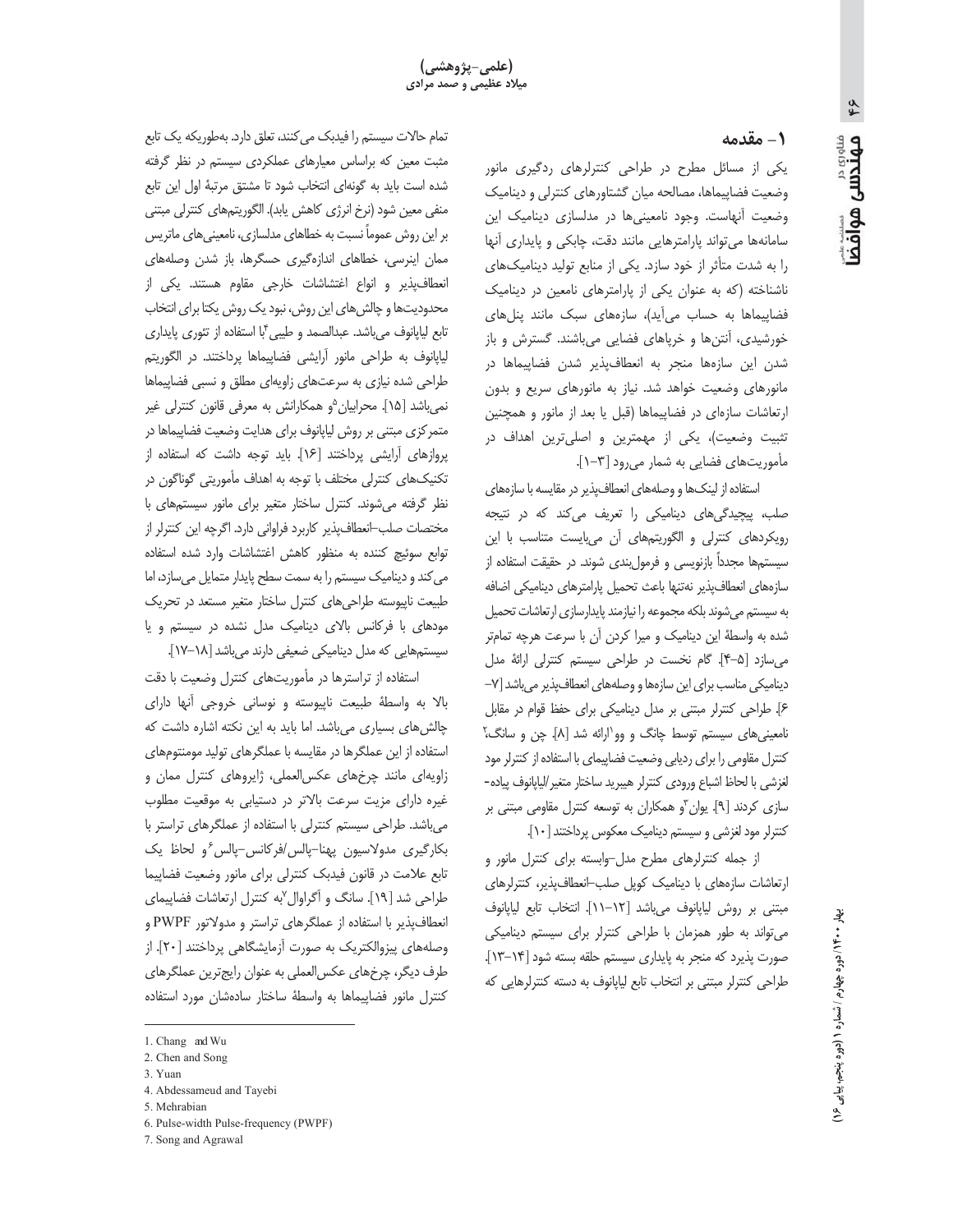#### (علمی-پژوهشی) کنترل ار تعاشات پنلهای فضاپیمای انعطافپذیر با لحاظ دینامیک عملگر در مانور وضعیت

فراوانی، به ویژه برای مانورهای دقیق به دلیل تولید سیگنالهای کنترلی صاف و پیوسته و کمترین گشتاورهای مزاحم در هر سه محور دوراني قرار گرفتهاند [۲۲–۲۱].

همانطور كه اشاره شد، كاهش ارتعاشات مبحثى چالش برانگیز برای طراحان فضاپیماها میباشد. یک روش مناسب، استفاده از مواد پیزوالکتریک به عنوان عملگر میباشد. این مواد دارای مزیتهای سفتی بالا، سبکی وزن، مصرف توان پایین و سهولت به كارگيرى مى باشند. اگرچه تاكنون، كاربرد وصلههاى پیزوالکتریک برای سازههای بزرگ گزارش نشده است. یکی از دلایل آن این است که ظرفیت کنترلی مواد پیزوالکتریک محدود می باشد، زیرا دارای ثابتهای پیزوالکتریک کوچک و محدودیت-های ولتاژی و ابعادی می باشند [٢٣].

روش های کنترل فعال را میتوان برای میرا کردن ارتعاشات نامطلوب سازهای به کار برد. مطالعه جامعی در کنترل فیدبک نرخ كرنش و فيدبك موقعيت مثبت براي كاهش ارتعاشات فعال سازمهای فضایی انعطاف یذیر توسط نیومن^صورت پذیرفته است [٢۴]. در این قانون کنترلی، مختصات سرعت سازه به جبران کنندهٔ فیدبک شده و در یک ضریب بهره منفی ضرب شده و نهایتاً به سازه ارسال می شود. مشکل اصلی در فیدبک مستقیم سرعت، محدودیت دینامیک عملگرها و سیگنالهای ورودی با فرکانس بالا میباشند كه منجر به توليد پاسخهاى فركانسى نامحدود و بدون قيد مى شود. استفاده از تكنيك كنترلى فيدبك نرخ كرنش داراى محدودة ميرايي فعال وسیع تری نسبت به سایر روش ها بوده و می تواند شرایط پایداری را برای بیش از یک مود در یک پهنای باند مشخص ایجاد کند [۲۵].

در این مقاله با بکارگیری قانون کنترلی مبتنی بر تئوری لياپانوف توسعه يافته كه نسبت به نمونه رايج آن شامل ديناميك چرخ عکسالعملی، وصلههای پیزوالکتریک و انرژی یک فنر پیچشی (درقالب یک تابع شبه انرژی برای کمینه شدن تابع لیاپانوف پیشنهادی و تولید حالت هدف نهایی) در ساختار آن است. روش بكارگرفته شده از تئوري لياپانوف نسبت به نمونه رايج و الگوريتم جانمایی قطبها مقایسه شده و مزیت کنترلر پیشنهادی نمایش داده شده است. طراحی کنترلر مانور (تابع توسعه یافته لیاپانوف) بهگونهای صورت پذیرفته است که دستیابی به موقعیت نهایی به طور همزمان با كاهش انرژى بخشهاى انعطاف پذير فضاپيما صورت پذيرد (کمترین تحریک مودهای فرکانس بالای سیستم). در انتها برای افزایش دقت مأموریت مانور سکون به سکون<sup>۹</sup>در مود هدف *گ*یری، از الگوریتم فیدبک نرخ کرنش و وصلههای حسگر/عملگر پیزوالکتریک استفاده شده است. قابل ذکر است که کنترل فعال ارتعاشات به صورت همزمان با كنترل وضعيت براي كاهش ارتعاشات

پانلهای انعطافپذیر حین و پس از مانور وضعیت (ارتعاشات باقی-مانده) به كار برده شده است. انتخاب فرم توسعه يافته الگوريتم كنترل وضعيت و اثبات پايداري كلي سيستم (كوپل صلب-انعطافپذير) از جمله نوآوریهای این مقاله به شمار میرود.

ساختار مقاله به این قرار میباشد که در بخش دوم مدل دینامیک فضاپیمای انعطافپذیر با مواد پیزوالکتریک جانمایی شده بر روی آن (استفاده از ویژگی خاص معادلات حرکت سیستم)، توصیف شده است. کنترل وضعیت بر پایه تئوریهای توسعه یافته و رایج پایداری لیاپانوف و روش جانمایی قطبها و كنترل فعال ارتعاشات مبتنى بر الگوريتم فيدبك نرخ كرنش در بخش سوم طراحی شده است. بخش چهارم به ارائه شبیهسازی-های عددی و مقایسه نتایج میپردازد و نهایتا مقاله با ارائهٔ نتیجه-گیری به اتمام رسیده است.

## ۲- مدلسازی ریاضی

برای مدلسازی فضاپیمای انعطاف پذیر در مانور وضعیت مجهز به وصلههای پیزوالکتریک، از معادلات بقاء سه-بعدی حاکم بر پیزوالکتریکها (استاندارد IEEE) به صورت زیر استفاده می شود:

$$
\left[\frac{D_i}{S_j}\right] = \left[\frac{\epsilon_i^T}{d_{ij}^{1T}} \frac{d_{ij}^1}{S_{ij}^{E1}} \frac{d_{ij}^2}{Q} \right] \frac{E_i}{\sigma_j}, \qquad (1)
$$

که در آن،  $D_i$   $(i = 1, 2, 3)$  جابجایی در راستای محور نام، شدہ،  $E_i$  ( $i = 1, 2, 3$ ) میدان الکتریکی اعمال شدہ،  $S_i$   $(i = 1, ..., 6)$ کرنش،  $\sigma_i$  ( $i = 1,...,6$ ) تنش  $S_{ii}^{Ek}$  (i=1,5, j=1,2,3,5, k=1,2)  $\epsilon_i^T$  (i=1,2,3) به ترتیب بیانگر ثابت دی|لکتریک $d_{ij}^k$  ( $i=1,3,j=1,3,5,k=1,2$ ) ثابت الاستیک و ثابت پیزوالکتریک می باشند که سه پارامتر آخر از شرکت سازنده ييزوالكتريكها استخراج مىشوند. براساس تئورى تير اويلر-برنولی شرایط کرنشی زیر در نظر گرفته می شود:

$$
\varepsilon_{x} = -y \frac{\partial^2 w}{\partial x^2}, \varepsilon_{y} = \varepsilon_{z} = \gamma_{xy} = \gamma = \gamma_{yx} = 0
$$
 (7)

$$
\begin{Bmatrix} D_3 \\ S_1 \end{Bmatrix} = \begin{bmatrix} \varepsilon_3^T & d_{31} \\ d_{31} & S_{11}^T \end{bmatrix} \begin{Bmatrix} E_3 \\ \sigma_1 \end{Bmatrix}
$$
 (7)

با استفاده از 
$$
S_{ij}^E = E_P^{-1}
$$
 استفاده (۳) را میتوان به صورت  
زیر بازنویسی کرد:

8 Newman

<sup>9</sup> Rest-to-Rest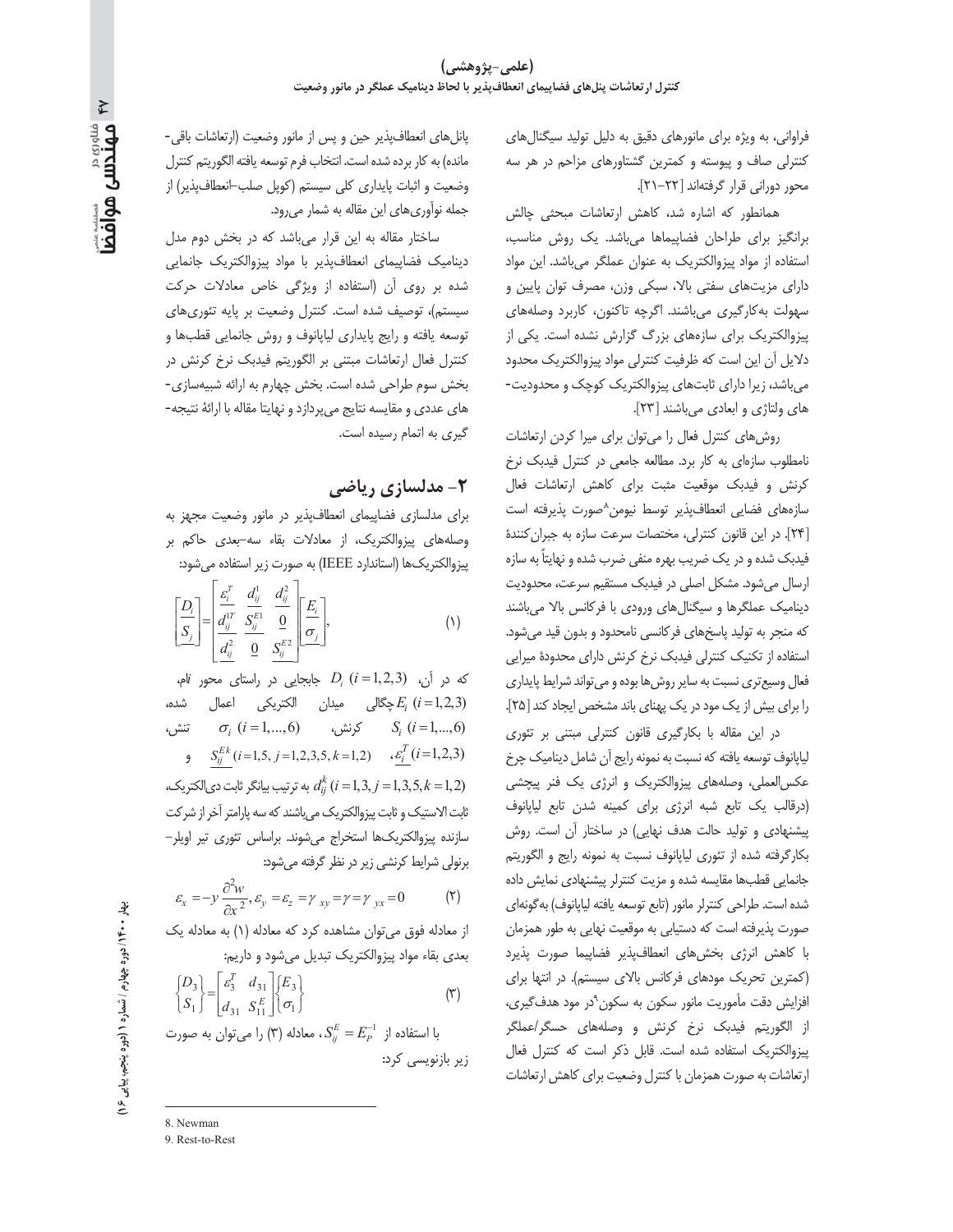$$
T_b = \frac{1}{2} (J_h - J_a) \dot{\theta}^2 + \frac{1}{2} J_a (\dot{\theta} + \omega_a)^2 + \int_a^{a + L_b} \rho_b v^2 dx ,
$$
  

$$
J T_p = \frac{1}{2} \int_J^{a + L_p} J \rho_p v^2 dx,
$$
 (Y)

که  $J_h$  ممان اینرس هاب،  $\omega_a$  ممان اینرسی چرخ عکس|لعملی، سرعت زاويهاي چرخ،  $\rho_{\scriptscriptstyle\! h}$  جرم بر واحد طول پانل،  $\rho_{\scriptscriptstyle\! P}$  جرم  $J_{\scriptscriptstyle\! a}$ بر واحد طول  $j$ امین وصلهٔ پیزوالکتریک، x نقطه شروع مختصات پیزوالکتریکها میباشد. انرژی پتانسیل سازه انعطافپذیر شامل جفت حسگر /عملگرها نیز به صورت زیر در نظر گرفته شده است:

$$
U = U_b + \sum_{j=1}^{n_j} {}^{j}U_p, \qquad \qquad \text{(A)}
$$

که در آن،  $U_{b}^{i}$  و  ${U_{P}^{i}}$  انرژی پتانسیل سازه اصلی و حسگرها و عملگرها بوده و به صورت زیر تعریف میشوند:

$$
U_b = \int_a^{a+L_b} E_b I_b \left( \frac{\partial^2 w(x,t)}{\partial x^2} \right)^2 dx,
$$
  
\n
$$
{}^{j}U_p = \frac{1}{2} {}^{j}E_p \left( {}^{j} \varpi_p {}^{j} h_p \right) \left( {}^{j} y^2 + {}^{j} y {}^{j} h_p + \frac{{}^{j} h_p^2}{3} \right)
$$
  
\n
$$
\int_x^{x+L_p} \left( \frac{\partial^2 w(x,t)}{\partial x^2} \right)^2 dx.
$$
\n(9)

در این روابط،  $E_b$  مدول الاستیسیته،  $I_b$  ممان اینرسی سازه انعطاف $\mu$ نير،  $y$  نقطه شروع مختصات پيزوالكتريکها از محور خنثی تیر،  $\varpi_{_{\scriptscriptstyle\cal D}}$  بیانگر عرض لایه پیزوالکتریک و  ${}^j h_{_{\scriptscriptstyle\cal D}}$  ضخامت هر یک از لایههای پیزوالکتریک بر روی پانل میباشد. کار مجازی صورت گرفته توسط گشتاورهای خارجی  $\tau_a$  و پیزوها به واسطة رابطه زير بيان مى شود:

$$
W_{nc} = \frac{1}{2} {\{\mathbf{\eta}\}}^T [\Im] {\{\mathbf{\eta}\}} - {\{\mathbf{q}\}}^T [\mathbf{R}] {\{\mathbf{\eta}\}} + \tau_a \theta,
$$
 (1.)

$$
\begin{aligned} \n\left[\mathbf{R}\right] &= \left[\left\{{}^{1}\mathfrak{R}_{p}\right\}\left\{{}^{2}\mathfrak{R}_{p}\right\}...\left\{{}^{n_{j}}\mathfrak{R}_{p}\right\}\right],\\ \n\left[\mathfrak{I}\right] &= diag\left(\left\{\frac{j}{\xi_{p}}\right\},\\ \n\frac{n_{j}}{\xi_{p}} &= \frac{n_{j}}{\xi_{p}}.\n\end{aligned}
$$

$$
{}^{J}\eta_{p} = \sum_{j=1}^{J} {}^{J}E_{3} \times {}^{J}h_{p},
$$

$$
\eta = \left[ {}^{1}\eta_{p} {}^{2}\eta_{p} ... {}^{n_{j}}\eta_{p} \right]^{T}, \qquad (11)
$$

$$
\mathcal{R}_{p} = \sum_{j=1}^{J} \frac{d_{31}^{j} E_{p}^{j} \varpi_{p}}{d x_{j}} \left( \frac{d_{31}^{j} E_{p}^{j} \varpi_{p}}{2} \right) \int_{x}^{x_{j}} {\{\psi''(x)\} dx},
$$

$$
\frac{d_{j}^{j} E_{p}}{d x_{j}} = \sum_{j=1}^{n_{j}} \frac{d_{j}^{j} E_{p}}{d x_{j}} \left( \frac{d_{j}^{j} E_{p}}{d x_{j}} - \frac{d_{j}^{2}}{d x_{j}} \right) E_{p}.
$$

همچنین،  $\eta_p^j$  ولتاژ الکترودها و  $\{\boldsymbol{\psi}(x)\}$  توابع شکلی روش

$$
\begin{Bmatrix} D_3 \\ \sigma_1 \end{Bmatrix} = \begin{bmatrix} \varepsilon_3^T - d_{31}^2 E_P & d_{31} E_P \\ -E_P d_{31} & E_P \end{bmatrix} \begin{Bmatrix} E_3 \\ S_1 \end{Bmatrix},
$$
 (5)

كه در آن،  $E_{\scriptscriptstyle{P}}$  مدول الاستيسيته ماده پيزوالكتريک مىباشد. شکل ۱ مدل فیزیکی فضاپیما شامل یک هاب صلب مرکزی به همراه دو پنل انعطافپذیر حاوی وصلههای حسگر اعملگر پیزوالکتریک را نشان میدهد. مختصات استفاده شده در استخراج معادلات نیز در این شکل نمایان است. هر یک از این پنلها به -عنوان تیر یکسرگیردار یکنواخت با طول  $L_b$  در نظر گرفته شده اند. وصلههای پیزوالکتریک به عنوان حسگرها و عملگرها با طول در دو طرف هر پانل نصب شدهاند. مختصات  $OXY|_{,}$  به  $L_{P}$ عنوان مختصات اینرسی و مختصات محلی  $OXY|_{\square}$  در مرکز هاب در نظر گرفته شده است.



شكل (١): مدل فضاييماي انعطافيذير.

سـرعت عرضــي يک المان جرمي انتخابي در نظر گرفته شده بر روى پنلهاى انعطافپذير عبارتست از:

 $v(x,t) = \dot{w}(x,t) + (x+a)\dot{\theta}(t),$  $(\Delta)$ که در آن، x متغیر کمکی میباشد که از محل اتصال پانل به هاب و در امتداد پنل اندازهگیری میشود،  $\theta(t)$  زاویهٔ هاب، تغییر مکان عرضی تیر اندازه گرفته شده نسبت به محور  $w(x,t)$ فاصلهٔ مرکز هاب تا محل اتصال هاب با پنل میباشد. اولین  $a\ x$ عبارت سمت راست تساوى در معادلهٔ (۵) سرعت ارتعاشى بخش الاستیک می باشد که ناظر از مختصات ثابت شده بر روی هاب اندازه مي گيرد و عبارت دوم سرعت جسم صلب المان جرمي در غیاب انعطافپذیری میباشد. در مدلسازیها با توجه به سرعت-های زاویهای محدود فضاپیماها در مانورهای وضعیت، مود انعطاف پذیر قالب، تغییر شکلهای عرضی سازه (عمود بر صفحه پنل) در نظر گرفته شده و از تغییر شکلهای شعاعی صرف نظر شده است. با استفاده از معادلهٔ (۵) انرژی جنبشی سیستم شامل وصلههای پیزوالکتریک را می توان به صورت زیر بیان کرد:

$$
T = T_b + \sum_{j=1}^{n_j} {}^{j}T_p , \qquad (5)
$$

که در آن،  $T_p$ ،  $T_p$ و  $n$  به ترتیب بیانگر انرژی جنبشی سازهٔ اصلي (هاب و عملگر چرخ عكس العملي)، انرژى جنبشى *المين* جفت حسگر /عملگر و تعداد وصلههای پیزوالکتریک میباشند که به صورت زیر نمایش داده می شود: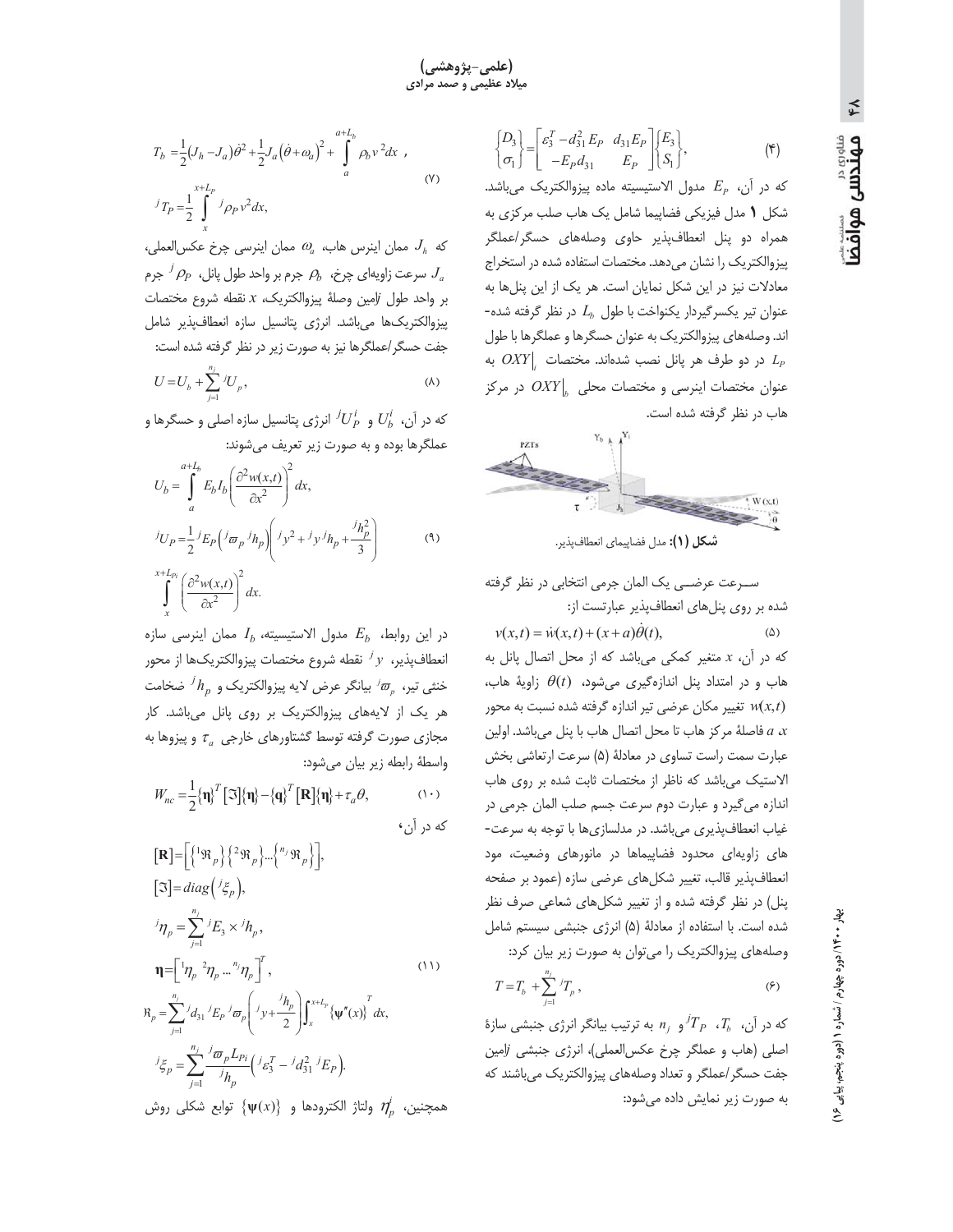#### (علمی-پژوهشی) کنترل ار تعاشات پنلهای فضاپیمای انعطافپذیر با لحاظ دینامیک عملگر در مانور وضعیت

مودهای فرضی<sup>.</sup>میباشد. با بکارگیری روش مودهای فرضی  
جابجایی (۱۹،) ۱۷ (ا میتوان به صورت زیر در نظر گرفت:  
\n
$$
W(x,t) = \sum_{k} \psi_{k}(x) q_{k}(t) =
$$
\n
$$
V_{RW} \in K_{R} \in K_{R} \in \sum_{k} 1 - \cos\left(\frac{k\pi x}{L}\right) + \frac{1}{2}(-1)^{k+1}\left(\frac{k\pi x}{L}\right)^{2} q_{k}(t).
$$
\n(17)  
\n
$$
V_{RW} \in K_{R} \in \sum_{k} 1 - \cos\left(\frac{k\pi x}{L}\right) + \frac{1}{2}(-1)^{k+1}\left(\frac{k\pi x}{L}\right)^{2} q_{k}(t).
$$
\n
$$
V_{RW} \in \mathbb{R} \text{ such that}
$$
\n
$$
V_{R} \in \mathbb{R} \text{ such that}
$$
\n
$$
V_{R} \in \mathbb{R} \text{ such that}
$$
\n
$$
V_{R} \in \mathbb{R} \text{ such that}
$$
\n
$$
V_{R} \in \mathbb{R} \text{ such that}
$$
\n
$$
V_{R} \in \mathbb{R} \text{ such that}
$$
\n
$$
V_{R} \in \mathbb{R} \text{ such that}
$$
\n
$$
V_{R} \in \mathbb{R} \text{ such that}
$$
\n
$$
V_{R} \in \mathbb{R} \text{ such that}
$$
\n
$$
V_{R} \in \mathbb{R} \text{ such that}
$$
\n
$$
V_{R} \in \mathbb{R} \text{ such that}
$$
\n
$$
V_{R} \in \mathbb{R} \text{ such that}
$$
\n
$$
V_{R} \in \mathbb{R} \text{ such that}
$$
\n
$$
V_{R} \in \mathbb{R} \text{ such that}
$$
\n
$$
V_{R} \in \mathbb{R} \text{ such that}
$$
\n
$$
V_{R} \in \mathbb{R} \text{ such that}
$$
\n
$$
V_{R} \in \mathbb{R} \text{ such that}
$$
\n
$$
V_{R} \in \mathbb{R} \
$$

 $(15)$ 

 $(11)$ 

 $(1f)$  $\bigotimes \emptyset x = L \rightarrow w''(L,t) = w'''(L,t) = 0$ , (Moment, Shear). همچنین، میرایی سازهای برای دینامیک وصلههای انعطاف پذیر با به كاركيرى تابع رايلي 'لمبارتست از:

$$
T_d = \frac{1}{2} \dot{\mathbf{q}}^T \mathbf{C} \dot{\mathbf{q}},\tag{1\Delta}
$$

که در آن، C ماتریس میرایی سیستم است و می توان از معادلات حرکت سیستم را استخراج کرد. در این مقاله از میرایی تناسبی استفاده شده است، بهطوريكه اين ماتريس از تركيب خطى ماتریس جرم و سفتی میباشد و داریم:

 $C = \alpha M_{FF} + \beta K_{FF}$ ,  $(19)$ که در آن،  $\mathbf{K}_{\text{FF}}$  و  $\mathbf{M}_{\text{FF}}$  به ترتیب ماتریس های سفتی و جرم پنلهای انعطافپذیر،  $\alpha$  و  $\beta$  ضرایب مثبت معین میباشند، بەطورىكە [۲۶]:

$$
\begin{Bmatrix} \alpha \\ \beta \end{Bmatrix} = \frac{2\zeta}{\alpha_i + \omega_j} \begin{Bmatrix} \alpha_i \omega_j \\ 1 \end{Bmatrix},
$$
 (1V)

 $\omega_i$  که در آن،  $\zeta_i = \zeta_i = \zeta_i = \zeta_i$  و  $\omega_i$ فركانس هاى مرجع متناظر با أنها مى باشند. با جايگذارى روابط انرژی جنبشی، انرژی پتانسیل، میرایی سازهای و کار نیروهای خارجی در اصل همیلتون، معادله حرکت سیستم به صورت زیر استخراج شده است:

$$
\begin{bmatrix}\nM_{RR} & \mathbf{M_{RF}} \\
\mathbf{M_{FR}} & \mathbf{M_{FF}}\n\end{bmatrix}\n\cdot\n\begin{bmatrix}\n\ddot{\theta} \\
\ddot{\mathbf{q}}_f\n\end{bmatrix} + \n\begin{bmatrix}\nC_{RR} & \mathbf{0} \\
\mathbf{0} & \mathbf{C_{FF}}\n\end{bmatrix}\n\cdot\n\begin{bmatrix}\n\dot{\theta} \\
\dot{\mathbf{q}}_f\n\end{bmatrix} + \n\begin{bmatrix}\n0 & \mathbf{0} \\
\mathbf{0} & \mathbf{K_{FF}}\n\end{bmatrix}\n\cdot\n\begin{bmatrix}\n\theta \\
\mathbf{q}_f\n\end{bmatrix} = \n\begin{bmatrix}\n\tau_a \\
-\mathbf{[R][g_a][\eta_a]}\n\end{bmatrix},
$$
\n
$$
K_I \dot{I}(t) + K_R I(t) - K_B \omega_a = V_{RW},
$$
\n
$$
\{\eta_S\} = [\mathbf{g}_S][\Im]^{-1}[\mathbf{R}]^T \{\mathbf{q}\},
$$
\n
$$
\omega \text{ is the same as } \omega \text{ is the same as } \omega \text{ is the same as } \omega \text{ is the same as } \omega \text{ is the same as } \omega \text{ is the same as } \omega \text{ is the same as } \omega \text{ is the same as } \omega \text{ is the same as } \omega \text{ is the same as } \omega \text{ is the same as } \omega \text{ is the same as } \omega \text{ is the same as } \omega \text{ is the same as } \omega \text{ is the same as } \omega \text{ is the same as } \omega \text{ is the same as } \omega \text{ is the same as } \omega \text{ is the same as } \omega \text{ is the same as } \omega \text{ is the same as } \omega \text{ is the same as } \omega \text{ is the same as } \omega \text{ is the same as } \omega \text{ is the same as } \omega \text{ is the same as } \omega \text{ is the same as } \omega \text{ is the same as } \omega \text{ is the same as } \omega \text{ is the same as } \omega \text{ is the same as } \omega \text{ is the same as } \omega \text{ is the same as } \omega \text{ is the same as } \omega \text{ is the same as } \omega \text{ is the same as } \omega \text{ is the same as } \omega \text{ is the same as } \omega \text{ is the same as } \omega \text{ is the same as } \omega
$$

$$
M_{RR} = J_h - J_a + \mathbf{q}^T \mathbf{M}_{FF} \mathbf{q},
$$
\n
$$
C_{RR} = 2\mathbf{q}^T \mathbf{M}_{FF} \mathbf{q},
$$
\n
$$
\mathbf{K}_{FF} = \mathbf{K}_{FF} - \dot{\theta}^2 \mathbf{M}_{FF}.
$$
\n
$$
K_I \cdot I(t) \cdot K_m \cdot \tau_a = K_m I(t) \cdot [\mathbf{g}_a] \mathbf{g} [\mathbf{g}_s] \cdot \dot{\mathbf{g}}_{\text{grav}}
$$
\n
$$
\ddot{\mathbf{g}}_B \cdot \ddot{\mathbf{g}}_K \cdot \ddot{\mathbf{g}}_K
$$
\n
$$
\ddot{\mathbf{g}}_B \cdot \ddot{\mathbf{g}}_K \cdot \ddot{\mathbf{g}}_K
$$
\n
$$
\ddot{\mathbf{g}}_K = \ddot{\mathbf{g}}_K \cdot \ddot{\mathbf{g}}_K
$$
\n
$$
\ddot{\mathbf{g}}_K = \ddot{\mathbf{g}}_K \cdot \ddot{\mathbf{g}}_K
$$
\n
$$
\ddot{\mathbf{g}}_K = \ddot{\mathbf{g}}_K \cdot \ddot{\mathbf{g}}_K
$$
\n
$$
\ddot{\mathbf{g}}_K = \ddot{\mathbf{g}}_K \cdot \ddot{\mathbf{g}}_K
$$
\n
$$
\ddot{\mathbf{g}}_K = \ddot{\mathbf{g}}_K \cdot \ddot{\mathbf{g}}_K
$$
\n
$$
\ddot{\mathbf{g}}_K = \ddot{\mathbf{g}}_K \cdot \ddot{\mathbf{g}}_K
$$
\n
$$
\ddot{\mathbf{g}}_K = \ddot{\mathbf{g}}_K \cdot \ddot{\mathbf{g}}_K
$$
\n
$$
\ddot{\mathbf{g}}_K = \ddot{\mathbf{g}}_K \cdot \ddot{\mathbf{g}}_K
$$
\n
$$
\ddot{\mathbf{g}}_K = \ddot{\mathbf{g}}_K \cdot \ddot{\mathbf{g}}_K
$$
\n
$$
\ddot{\mathbf{g}}_K = \ddot{\mathbf{g}}_K \cdot \ddot{\mathbf{g}}_K
$$
\n
$$
\ddot{\mathbf{g}}_K = \ddot{\mathbf{g}}_
$$

$$
-\frac{1}{2}d\mu
$$

در این بخش به طراحی کنتلرها شامل کنترلر مبتنی بر تئوری لیاپانوف و کنترلر فیدبک نرخ کرنش پرداخته خواهد شد.

### ۳-۱- کنترلر مبتنی بر تئوری لیاپانوف

برای طراحی قانون کنترل مبتنی بر تابع لیاپانوف، تابع کاندید لیاپانوف به عنوان ترکیبی از انرژیهای کل زیرساختارهای سیستم شامل انرژی هاب، انرژی پنلهای انعطافپذیر، چرخ عكس العملى وديناميك وصلههاى حسكر اعملكر پيزوالكتريك  $\dot{\theta}=0$  .  $w(x,t)=0$  .  $\dot{w}(x,t)=0$  .  $\dot{w}(x,t)=0$  . به طوریکه مطلوب خاصل شود، عبارتست از:  $\theta = \theta_f$ 

$$
V = \frac{1}{2} \Big\{ g_1 (J - J_a) \dot{\theta}^2 + g_2 (\theta - \theta_f)^2
$$
  
+2g<sub>3</sub>  $\Big[ \int_a^L \rho_b \Gamma^2 dx +$   

$$
\sum_{j=1}^{n_j} \int_{x_j}^{x_j + L_p} {}^{j} \rho_p \Gamma^2 dx + (\mathbf{q}^T \mathbf{K}_{\mathbf{q}\mathbf{q}} \mathbf{q}) + (\mathbf{q}^T \mathbf{R} \mathbf{R}^T \mathbf{q}) \Big] \Big\},
$$
  

$$
\Gamma = ((x\dot{\theta} + \dot{w})^2 + w^2 \dot{\theta}^2),
$$
 (71)

و 
$$
\theta_f
$$
 زاويه مطلوب پایانی میباشد. همانطور که میتوان مشاهده کر د، دینامیک عملگر و حسگر پیزوالکتریک بطور مستقل در این  
رابطه در نظر گرفته شده است. همچنین، برای تضمین شرایط مطلوب و کمینهٔ کلی شدن *ل*، این تابع اضفه شده است. واضح است که  
مطلوب و کمینهٔ کلی شدن *ل*، انرژی یک فنر پیچشی درده، بنابراین  
کمینهٔ کلی در 0 = *۷* و صرفاً در شرایط مطلوب (نقطهٔ پایانی) اتفاق  
کمینهٔ کلی در 0 = *۷* و صرفاً در شرایط مطلوب (نقطهٔ پایانی) اتفاق  
که فضاییما در حالت سکون شروع به دوران کرده تا به موقعیت

و مسرری در<br>**مهندسی هوافض**ا

<sup>10.</sup> Assumed Mode Method

<sup>11.</sup> Rayleigh's Dissipation Function

<sup>12.</sup> Electromotive Force (EMF)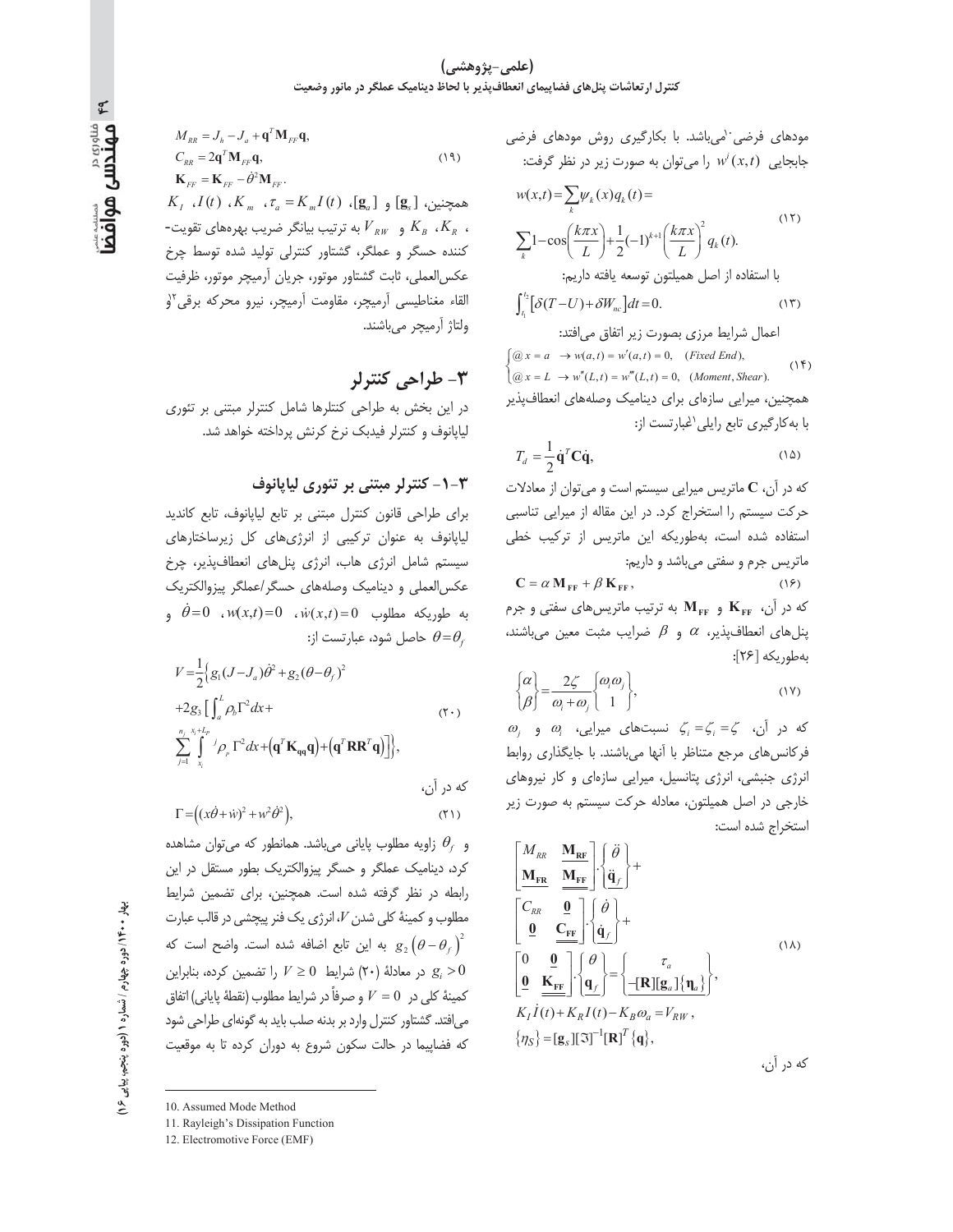مهندس موافض **GJ** 9Lio

 $\dot{\circ}$ 

زاویهای جدید و مطلوب برسد به طوریکه در موقعیت نهایی، ارتعاشاتی برای سیستم باقی نماند. با مشتق گیری از معادله (۱۶) و جایگذاری معادلات حرکت داریم:

$$
\dot{V} = (g_1 \tau_a + g_2 (\theta - \theta_f) +
$$
  
 
$$
2(g_3 - g_1) \left\{ \int_0^L \rho_b \dot{\Gamma}^2 dx + \sum_{j=1}^{n_j} \int_x^{x + L_{p_j}} \rho_p \dot{\Gamma}^2 dx \right\} \dot{\theta}.
$$

از آنجاکه برای تضمین پایداری نیاز به  $\dot{V} \leq 0$  میباشد، عبارت داخل پرانتز را برابر با عبارت  $g_4\theta$  قرار داده که این منجر به تولید قانون کنترلی می شود و داریم:

$$
\tau_a = \frac{1}{g_1} (g_2 (\theta - \theta_f) + g_4 \dot{\theta} +
$$
  

$$
2(g_3 - g_1) \left\{ \int_0^L \rho_b \dot{\Gamma}^2 dx + \sum_{j=1}^{n_j} \int_x^{x+L_p} \rho_p \dot{\Gamma}^2 dx \right\}.
$$
 (TT)

معادله فوق را می توان به صورت زیر در قالب جریان مورد نیاز برای اعمال ورودی کنترلی بازنویسی کرد:

$$
I(t) = -G_1(\theta - \theta_f) - G_2\dot{\theta} -
$$
  
\n
$$
G_3\left(\int_0^L \rho_b \dot{\Gamma}^2 dx + \sum_{j=1}^{n_j} \int_{x_j}^{x_j + L_{p_i}} \rho_p \dot{\Gamma}^2 dx\right),
$$
\n
$$
(Y^{\ast})
$$

 $G_i = (g_2/K_m g_1) \ge 0$  که در آن، پارامترهای  $G_i$  و  $g_i$  باید  $S_i$  $g_i$   $(i = 3, 4, 5) > -2$   $g_i = (g_i - g_i/g_i) > -2K_i$   $g_i = (\beta/K_i, g_i) \ge 0$  $\dot{V}$ <0 باشند. با جایگذاری معادلهٔ (۲۴) در معادلهٔ (۲۲) داریم بنابراین، این قانون کنترلی پایداری کلی سیستم با پارامترهای توزیعی را تضمین می کند. قابل ذکر است در معادلهٔ (۲۴)، مقادیر  $G_1$  ضریب عبارت اول تنظیمکنندهٔ خطای تناسبی زاویهٔ مانور،  $G_2$  ضریب عبارت دوم تنظیمکنندهٔ خطای مشتق زاویه مانور و  $G_3$  ضریب عبارت سوم تنظیمکنندهٔ خطای ناشی از دینامیک کویل صلب– انعطاف یذیر شامل سرعت زاویهای، تغییر شکلها و نرخهای مربوط به پنل های انعطاف پذیر و حسگر /عملگرهای پیزوالکتریک می باشند.

۳- ۱-کنترلر فیدبک نرخ کرنش

مواد پیزوالکتریک را می توان به عنوان حسگرهای نرخ کرنش نیز به کار برد. به این ترتیب، ولتاژ خروجی به جریان حسگر تبدیل می شود. جریان خروجی از حسگر پیزوالکتریک نرخ کرنش پنل انعطاف پذیر را اندازه گیری می کند. این جریان با استفاده از تجهیزات  $G_C$  تنظیم کنندهٔ سیگنال و با در نظر گرفتن ضریب بهره مناسب

و اعمال آن بر عملگر، تبدیل به ولتاژ حسگر  $V_S$  میشود. بنابراین،

ولتاژ خروجي حسگر توسط رابطه زير تعريف مي شود:  $V_S(t) = G_C i(t) =$ 

$$
G_C e_{31} \left(\frac{h_b}{2} + h_p\right) \varpi_P \int\limits_0^{L_p} \frac{\partial^2}{\partial x^2} \psi_k(x) \dot{q}_k(t) dx, \tag{7\Delta}
$$

که در آن،  $i(t)$  جریان مدار می باشد. ولتاژ حسگر به عنوان ورودی کنترلر بوده و خروجی کنترلر حاصلضرب ضریب بهرهای  $\mathbf{u}(t)$  در ولتاژ حسگر می باشد. بنابراین، ورودی کنترلر ارتعاشات توسط رابطهٔ زیر تعریف می شود:

$$
\mathbf{V}_a(t) = \mathbf{u}(t) = \mathbf{K}_p \times V_S(t),\tag{75}
$$

به طوریکه در آن  $\mathbf{K}_p$  ماتریس ضرایب بهره کنترلر میباشد. معادلة عملگر از رابطة معكوس پيزوالكتريك استخراج شده است و نیروی کنترلی متناسب با آن با استفاده از تئوری گشتاور خمشی به صورت زیر استخراج میشود و داریم:

$$
\mathbf{f}_{\textit{ctrl}} = E_P \, d_{31} \, \varpi \left( \frac{h_P + h_b}{2} \right) \int_0^{L_P} \frac{\partial}{\partial x} \psi_k(x) dx \, \mathbf{V}_a(t). \tag{7V}
$$

## ۴- نتایج و بحث

در این بخش، شبیهسازیهای عددی به منظور ارزیابی عملکرد فضاپیمای انعطافپذیر و کارایی کنترلر هیبرید (وضعیت/ارتعاشات) پیشنهاد شده ارائه شده است. شبیهسازی فضاپیما شامل مانور تک محوره سکون به سکون ۱۱۰ درجه میباشد. پارامترهای در نظر گرفته شده برای فضاپیمای انعطاف-پذیر در قالب جدول 1 ارائه شده است. کلیه شبیهسازی ها انجام شده در مقاله با استفاده از نرمافزار متلب سیمولینک<sup>۳</sup>صورت  $x_0 = [0], \ \theta_d = 110, \ \dot{\theta}_d = \ddot{\theta}_d = 0$  گرفته است. شرايط اوليه برای انجام مانور با زاویه بزرگ در نظر گرفته شده است.

همانطوركه پیشتر اشاره شد، رایجترین روش برای تبدیل فرامین کنترلی به خروجیهای تولید شده توسط عملگر تراستر، استفاده از مدولاتور PWPF میباشد. این مدولاتور شامل یک فیلتر با تأخیر مرتبهٔ اول و اشمیت تریگر<sup>۴</sup>لار حلقهٔ فیدبک منفی است.  $K_{\scriptscriptstyle pw}$  پارامترهای مدولاتور در نظر گرفته شده عبارتند از: 195 $\,$  $u_{on} = 0.38$  (ضریب بھرۂ کنترلی)،  $T_{pv} = 0.9$  (گام زمانی) (لحظة روشن شدن تراستر) و  $u_{\text{off}} = 0.25$  (گام زمانی خاموش شدن تراستر) می باشد. همچنین، پارامترهای استفاده شده برای عملگر چرخ عكس|لعملي جهت توليد فرامين پيوستهٔ كنترلي عبارتند  $K_1 = 0.001(Henry)$   $K_m = 0.2(M - mA)$  $\cdot$  : ;  $K_B = 0.0005(mV/rpm)$   $\qquad$   $K_R = 1(ohm)$ 

<sup>13.</sup> MATLAB/Simulink

<sup>14.</sup> Schmitt Trigger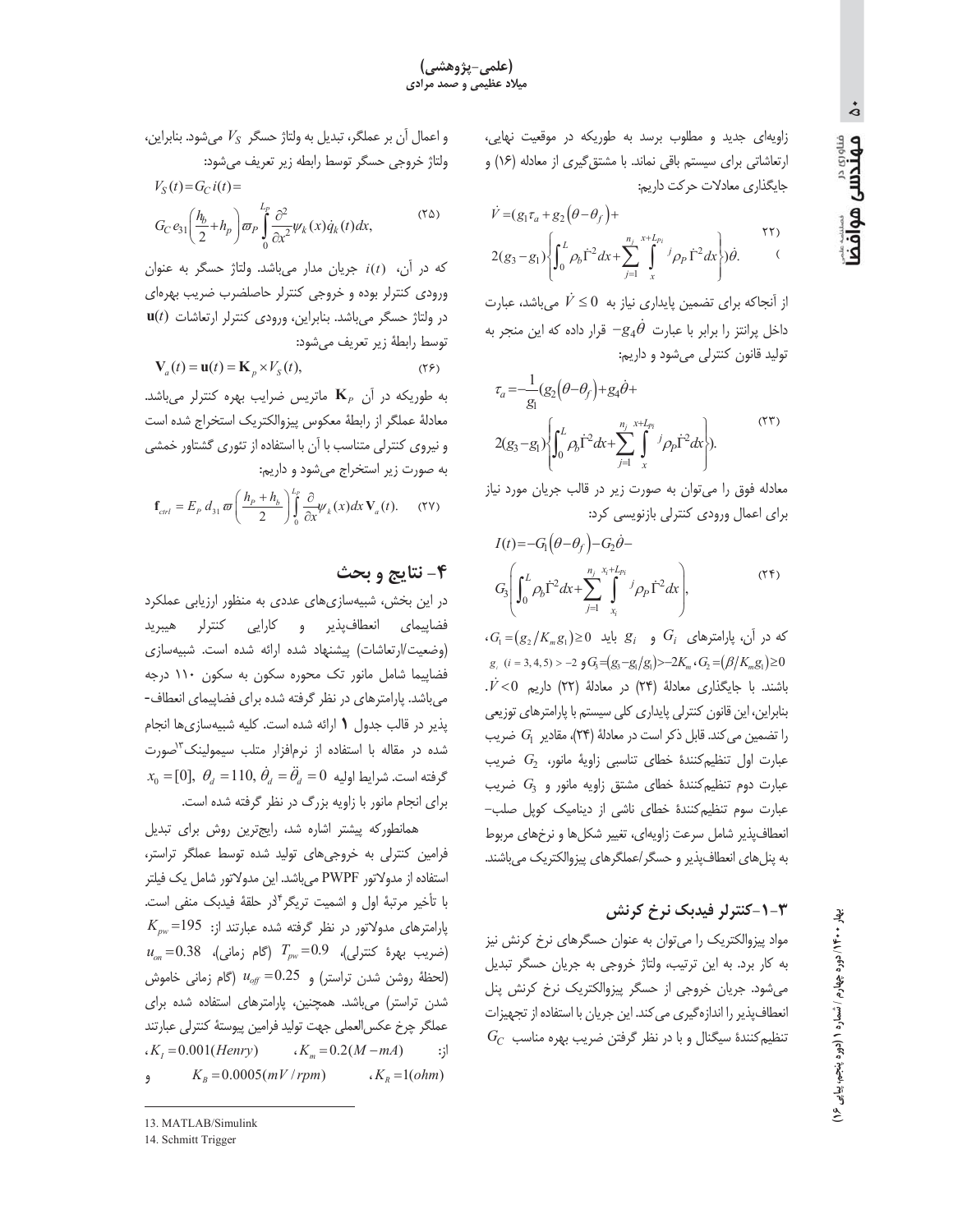(علمی-پژوهشی) کنترل ار تعاشات پنلهای فضاپیمای انعطافپذیر با لحاظ دینامیک عملگر در مانور وضعیت

ا پیادهسازی ها، با پیادهسازی کنترلر هیبرید. (با  $J_a = 4(Kg.m^2)$ لحاظ محدودیت یک نیوتونی برای تراسترها و خروجی ۱٫۸ ولتی برای چرخهای عکسالعملی) با استفاده از معادلات حرکت فضاپیمای انعطاف پذیر و به کارگیری تئوری لیاپانوف و کنترلر فیدبک نرخ  $G_2 = 48$   $G_1 = 0.6$  كرنش و استفاده از ضرايب بهره كنترلى  $G_1 = 0.6$ تکمیل شده است. همچنین، ضرایب تعیین ماتریس  $G_3 = -0.5$ میرایی بخشهای انعطافپذیر 0.4454 $\alpha$  و 0.0053  $\beta$  در نظر گرفته شده است. شکلهای ۳-۲ به ترتیب بیانگر زاویه و سرعت زاویهای مانور برای کنترلرهای لپایانوف توسعه یافته، رایج و الكوريتم جانمايي قطبها مىباشد.

جدول (٢): پارامترهاي فضاپيماي انعطافپذير.

| يانل انعطاف يذير            | وصله پيزوالكتريك                | پارامترها                          |
|-----------------------------|---------------------------------|------------------------------------|
| $E_b = 193.06$              | $E_p = 68$                      | مدول الاستيسيته<br>(GPa)           |
| $\rho_b = 8030$             | $\rho_p = 7700$                 | $\left(kg/m^3\right)$ چگالی        |
| $h_b = 0.01$                | $h_p = 0.003$                   | ضخامت (m)                          |
| $\overline{\omega}_h$ = 0.5 | $\overline{\omega}_p = 0.08$    | عرض (m)                            |
| $L_{h} = 1.5$               | $L_p = 0.08$                    | طول (m)                            |
|                             | $d_{31} = 125 \times 10^{-12}$  | ثابت كرنش<br>(m/V)                 |
|                             | $e_{31}$ =10.5×10 <sup>-3</sup> | ثابت تنش<br>(Vm/N)                 |
| $a = 0.5$                   |                                 | اندازه هاب (m)                     |
| $J_h$ = 32.1                |                                 | ممان اینرسی هاب<br>$(k\sigma m^2)$ |





نسکل (۳): نسبت توان پمپ اکسیدکننده و سوخت به توان نامی در فشار محفظه و نسبت دبیِهای مختلف.

همانطور که از شکلهای ۳-۲ مشاهده می شود، جابجایی زاویهای و سرعت زاویهای هاب صلب به ترتیب به سمت زاویهٔ مطلوب ١١٠ درجه و  $0^{\circ}/s$  در زمان ۴٠٠ ثانيه ميل مي كند. عملكرد کنترلر لیاپانوف که در ساختار آن دینامیک به صورت غیرخطی و کاملاً کویل (صلب–انعطاف پذیر) مدلسازی شده و همچنین دینامیک ناشی از دوران چرخهای عکس العملی و عملگرهای هوشمند پیزوالکتریک لحاظ شده است، نسبت به نمونه رایج آن و همچنین كنترلر جانمايي قطبها به وضوح قابل مشاهده است. شبيهسازيها در این حالت با استفاده از عملگرهای تراستر صورت پذیرفته است.

خطای ماندگار، تاخیر در رسیدن به زاویه مطلوب و فراجهش های موجود در روش جانمایی قطبها نه تنها عملکرد سمت گیری زاویهای هاب صلب را کاهش میدهد بلکه می تواند در کنار قوانین ناپیوسته ایجاد شده توسط تراسترها، مودهای فركانس بالاي پنلهاي انعطاف پذير را نيز تحريک كند. ساختار كنترلر لياپانوف توسعه يافته و رايج آن به دليل مدلسازي دقيقتر دینامیک سیستم توانسته است با تولید ترمهایی از جنس انرژی، قوانین کنترلی مطلوبتری تولید کنند.

اثرات انعطافپذیری بر سرعت زاویهای فضاپیما در شکل ۳ به وضوح قابل مشاهده است. قطعاً استفاده از کنترلرهای توسعه یافته که در ساختار آن ملاحظات بیشتری برای مدلسازی هرچه دقیقتر اثرات دینامیکی (برهم کنشهای دینامیک صلب-انعطاف-پذیر، دینامیکهای دورانی و غیره) دیده شده است، می تواند قوانین

۸ مسورو در<br>**۱۵ مهندسی هوافضا**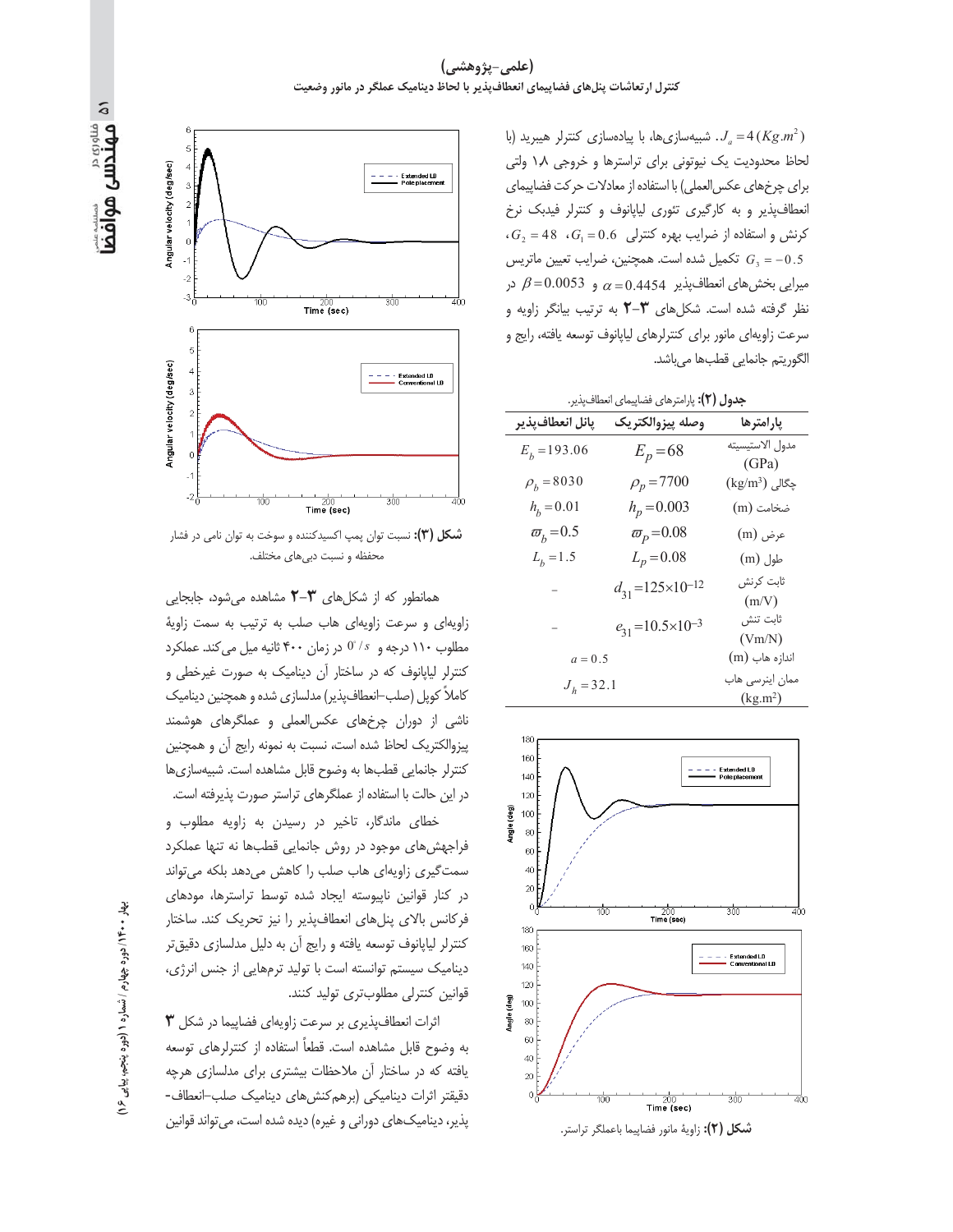کنترلی مناسبتری را برای مأموریتهای با دقتهای بالاتر تولید نماید. از طرف دیگر، ماهیت گسسته ساختار تراسترها که فرامین پیوسته کنترلی را به گشتاورهای ناپیوسته تبدیل می کنند، نه تنها فرکانس های بخش های انعطافپذیر را تحریک کرده و باعث افزایش اثر دینامیک کوپل صلب-انعطافپذیر شده، بلکه نوساناتی را به واسطهٔ خاموش و روشن شدنهای متعدد حول نقطه مطلوب وضعيت ايجاد كرده است. ناديده گرفتن اثرات ناشى از انعطافپذیری می تواند مأموریتهای با نیازمندی مانور سریع و با دقت هدف گیری بالا را تهدید کند. به منظور کاهش ارتعاشات قبل و بعد از عملیات مانور (سکون)، از تکنیک کنترل فعال ارتعاشات با استفاده از وصلههای پیزوالکتریک به عنوان حسگر/عملگر در تعامل با كنترلر وضعيت استفاده شده است. عملگرها و حسگرها با چیدمانی منظم بر روی هر پانل نقش یک سیستم چند ورودی-چند خروجی<sup>10</sup>را برای سیستم کنترلی بازی می کنند. نمودارهای شکل ۴ جابجاییهای مودال را برای مود اول و دوم پنلهای انعطاف پذیر و برای هر سه کنترلر وضعیت با و بدون اعمال کنترل فعال ارتعاشات نمایش میدهد. باید به این نکته توجه داشت که لحاظ دینامیک بخشهای انعطافپذیر، عملگرهای وضعیت و ارتعاشات در ساختار كنترلر توسعه يافتة لياپانوف، اين كنترلر را نسبت به شناسایی انرژیهای ناشی از تغییرشکلهای سازمای و دینامیک دورانی عملگرها آگاه ساخته و فرامینی متناسب با کاهش اثرات انعطافپذیری تولید کرده است. واضح است که میزان تلاش وصلههای پیزوالکتریک برای کنترل ارتعاشات حین و پس از مانور متناسب با توانمندی الگوریتمهای کنترل مانور طراحی شده می-ىاشد.

اگرچه استفاده از عملگرهای تراستر می توانند مودهای فرکانس بالای سیستم را تحریک کرده و به سیستم ارتعاشات ناخواسته تحمیل کنند، اما استفاده از تکنیکهای کنترل فعال ارتعاشات تا حد قابل قبولی میتوانند اثرات مخرب ضربات ناشی از این عملگرها را بهبود بخشند. نمودارهای شکل ۵ نیز خروجی گشتاور كنترلى ايجاد شده توسط تراسترها را براى تأمين زاوية مطلوب نمایش می دهد. همانطور که می توان مشاهده کرد، تلاش کنترلی برای کنترلر لیایانوف به مراتب کمتر از دو کنترلر دیگر می باشد. تعداد دفعات خاموش و روشن شدن این عملگر نه تنها باعث افزایش مصرف سوخت در مأموریت بلکه تحریک و افزایش اثر انعطافپذیری بر روی وضعیت هاب صلب و محموله فضاپیما خواهد شد.

شبیهسازیها برای خروجی فرامین کنترلی به چرخ عکس العملی نیز تکرار شده و نتایج در شکلهای ۸–۶ نمایش داده

شده است. برای این حالت، فرامین کنترلی به صورت پیوسته و بدون ضربات فركانس بالا به سيستم اعمال شده است. در تمامى شكلها اثرات کاهشی ارتعاشات ناشی از بخشهای انعطافپذیر مشهود است. كنترلر توسعه يافتهٔ مبتنى بر تابع لياپانوف همچنان عملكرد بهتری نسبت به سایر کنترلرها دارد که این علاوه بر ساختار کنترلر پیشنهادی می تواند به واسطهٔ لحاظ دینامیک چرخهای عکس|لعملی و خنثی سازی انرژی ناشی از آن در مانورهای وضعیت باشد. شکل ۶ بیانگر زاویه مانور و سرعت زاویهای هاب برای کنترلر توسعه یافته با عملگر تراستر و چرخ عکس العملی می باشد. شکل ۷ ولتاژ مورد نیاز برای چرخهای عکس|لعملی را برای هر سه نوع کنترلر نمایش میدهد. از جمله مزایای کنترلر پیشنهادی کاهش انرژی مورد نیاز جهت تأمین مانور مطلوب میباشد. به این ترتیب که تعداد دفعات خاموش و روشن شدن تراسترها و سطح زیر نمودار گشتاور-زمان در كنترلر جانمايي قطبها بيشترين و در الگوريتم تابع لياپانوف توسعه یافته کمترین است، که معیاری برای ارزیابی میزان انرژی مصرفی (پیشران مصرفی) میباشد (شکل ۵). این مسئله برای خروجی عملكرهاى چرخ عكس العملى نيز قابل مشاهده است (شكل ٧). میزان ولتاژ مصرفی در الگوریتم جانمایی قطبها جهت اعمال گشتاور اولیه در حدود ۱/۵ ولت و برای الگوریتم کنترلی لیاپانوف توسعه يافته حدود ٠/٥ ولت مي باشد. همچنين، سطح زير نمودارهاي ولتاژ-زمان نیز برای کنترلرهای مورد بررسی به وضوح بیانگر میزان انرژی مصرفی و تلاش کنترلی برای تأمین شرایط مطلوب مانور است.

یاسخ زمانی ارتعاشات پنلهای انعطاف پذیر نیز برای دو مود اول ارتعاشی در نمودارهای شکل ٨ با کنترل فعال ارتعاشات نمایش داده شده است. همانطور که می توان مشاهده کرد، مقدار انرژی ارتعاشات تولید شده به واسطة تحریک اعمال شده به سیستم به واسطهٔ چرخهای عکس|لعملی به مراتب کمتر از زمانیست که فرامین كنترلى به واسطة تراسترها به سيستم اعمال مى شود. همچنين، از مقایسهٔ تغییر شکلهای پانلهای انعطافپذیر در دو حالت استفاده از تراسترها (نمودارهای شکل ۴) و چرخهای عکس|لعملی (نمودارهای شکل ٨) میزان اثر ضربات ناشی از عملگرهای تراستر نسبت به فرامین صاف تولید شده توسط چرخهای عکس|لعملی مشهود است. قابل ذکر است که می توان از این عملگرها به طور ترکیبی (در ساختار هیبرید) به گونهای استفاده کرد که از مزایای هر کدام در بخشی از مأموریت (مانور) بهره برد. بهطوریکه در ابتدای مانور، زمانیکه دقت هدف گیری اهمیت چندانی ندارد از عملگرهای تراستر و در انتهای مانور كه دقتها اولويت پيدا مىكنند از چرخ عكس|لعملى استفاده کړ د.

<sup>15.</sup> Multi Input-Multi Output (MIMO)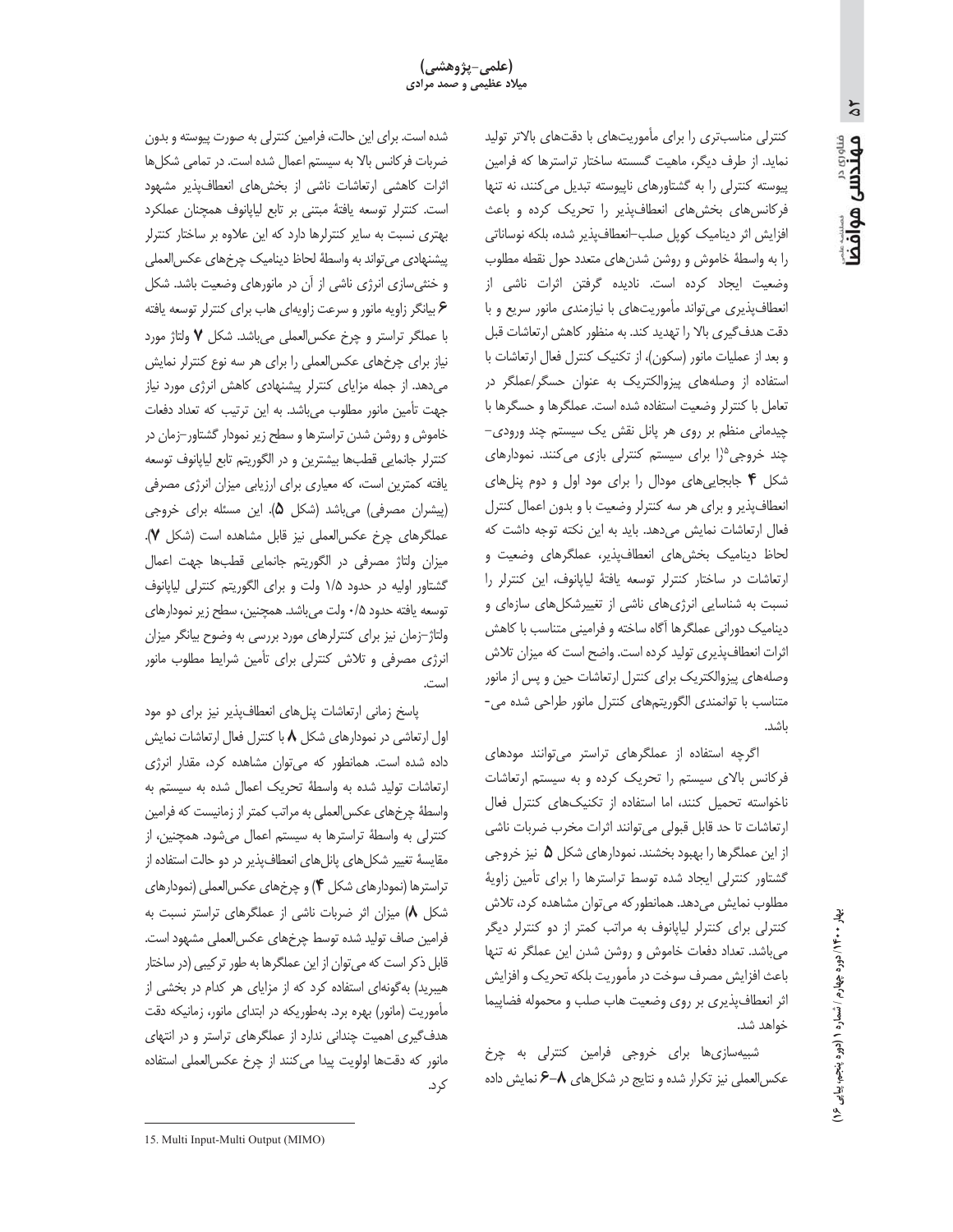(علمی-پژوهشی) کنترل ار تعاشات پنلهای فضاپیمای انعطاف،پذیر با لحاظ دینامیک عملگر در مانور وضعیت



شکل (۴): پاسخ زمانی جابجایی مودال (مود اول و دوم) الف) لیاپانوف توسعه یافته، ب) لیاپانوف رایج و ج) جانمایی قطبها با و بدون در نظر گرفتن کنترل فعال ارتعاشات.



**شكل (۵):** گشتاور كنترلى الف) لياپانوف توسعه يافته ب) لياپانوف رايج ج)جانمايي قطبها.

بهار ۱۴۰۰/ دوره چهارم / شماره ۱ (دوره پنجم، پیاپی ۱۶)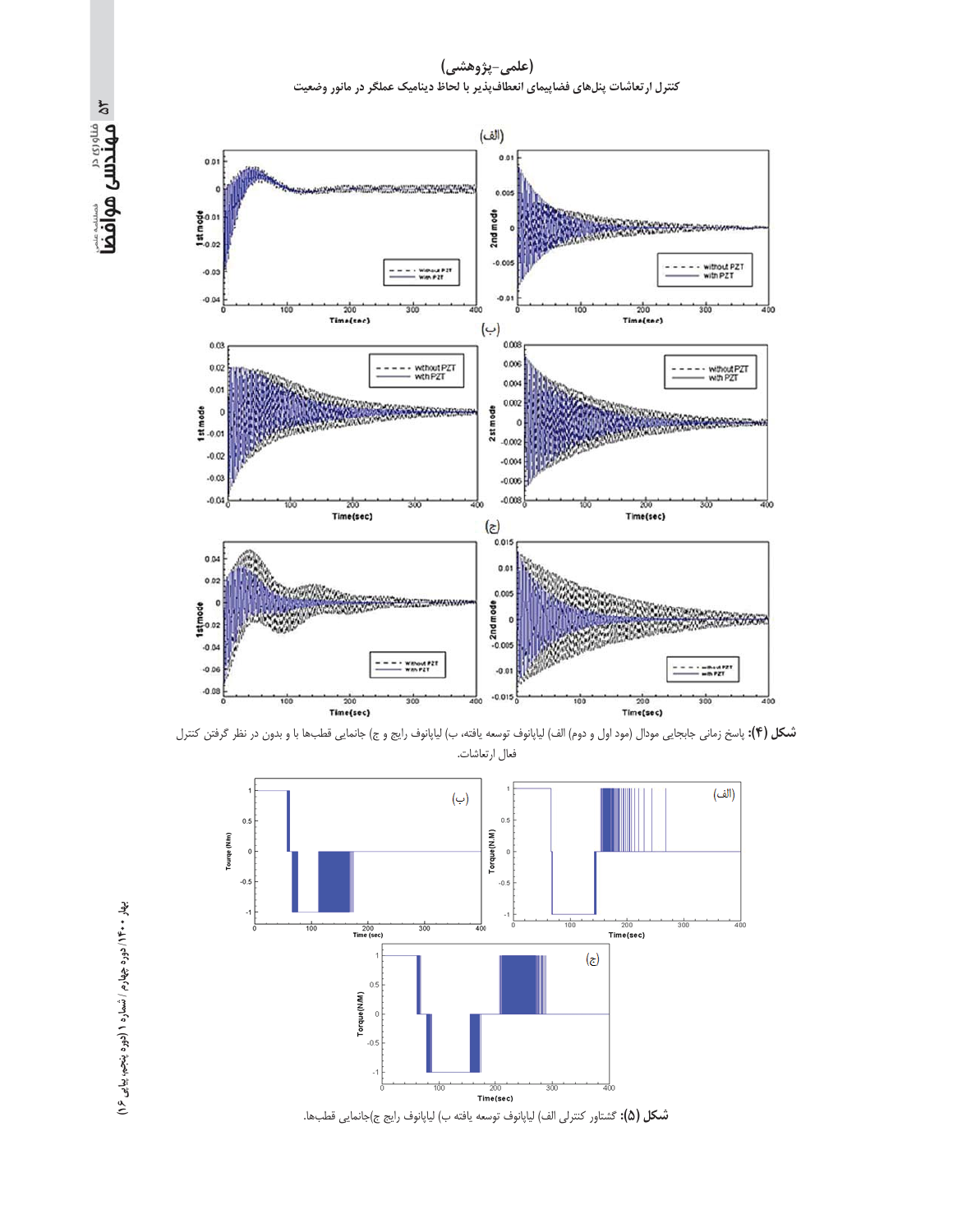<mark>(علمی–پژوهشی)</mark><br>میلاد عظیمی و صمد مراه



**شکل (۶):** دینامیک وضعیت کنترلر لیاپانوف توسعه یافته با عملگر چرخ عکس|لعملی و تراستر الف) زاویه مانور و ب) سرعت زاویهای.



بهار ۱۴۰۰/ دوره چهارم / شماره ۱ (دوره پنجم، پیاپی ۱۶)

 $\delta^*$ 

<sup>مناوری در</sup><br>**مهندسی هوافضا**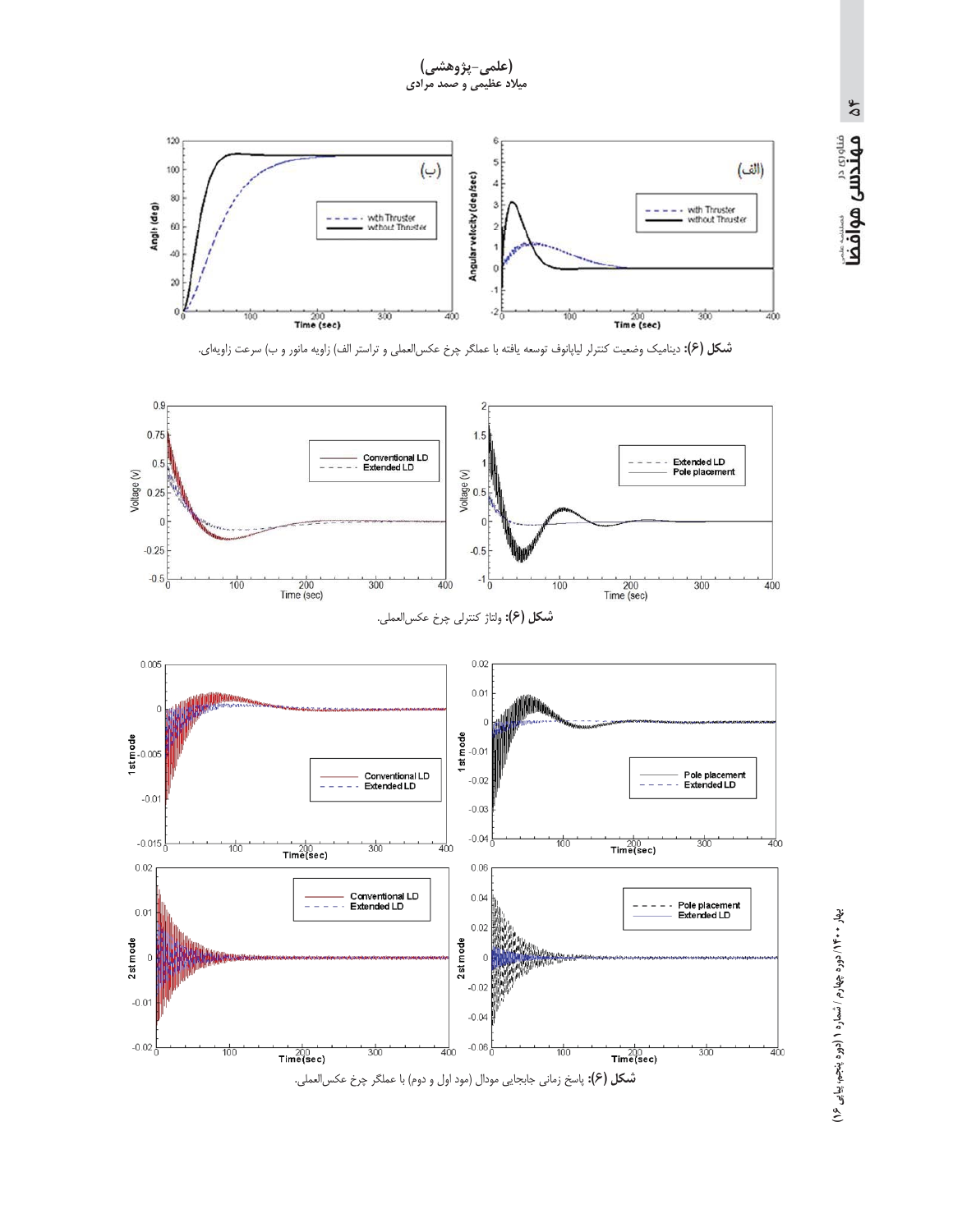#### (علمی-پژوهشی) کنترل ار تعاشات پنلهای فضاپیمای انعطافپذیر با لحاظ دینامیک عملگر در مانور وضعیت

# ۴- نتیجهگیری و جمع بندی

این مقاله به توصیف و طراحی کنترل هیبرید برای مسئلهٔ کنترل همزمان وضعيت وارتعاشات فضاپيماى انعطاف پذير با ديناميك غيرخطي كاملاً كوپل صلب–انعطاف،پذير پرداخته است. خروجي كنترل فيدبك حالت براى مانور فضاپيماى انعطاف پذير با استفاده از تئوري پايداري لياپانوف توسعه يافته (با لحاظ ديناميک چرخ عکسالعملی، حسگر /عملگرهای پیزوالکتریک و انرژی یک فنر پیچشی) و نمونه رایج تابع لیاپانوف و تکنیک جانمایی قطبها به كار گرفته شد. نشان داده شده است كه با استفاده از الگوريتم كنترل فعال ارتعاشات با بكاركيرى وصلههاى حسكر/عملكر پيزوالكتريك، همچنين لحاظ ديناميك عملگر چرخ عكسالعملي به عنوان یکی از نامعینیهای رایج در ساختار کنترلر، اثر ارتعاشات باقی مانده پس از انجام مانور (در مقایسه با زمانیکه از تراسترهای به عنوان عملگرهای وضعیت استفاده میشود) کاهش قابل

ملاحظهای داشته است. تحریک مودهای اصلی ارتعاشی در بکارگیری چرخهای عکس|لعملی در مقایسه با عملگرهای تراستر تقریباً کاهش ۷۰ درصدی داشته است. همچنین، لحاظ محدودیتهای اعمال گشتاورهای کنترلی در قالب دینامیک عملگرهای تراستر و چرخهای عکس|لعملی زمان رسیدن به زاویهٔ مطلوب را ١٥٠ ثانيه به تأخير مى اندازد (از زمان ٥٠ ثانيه به زمان ٢٠٠ ثانيه در زاوية نشست). خروجي كنترلر با در نظر گرفتن محدودیتهای عملگرهای کنترلی برای الگوریتمهای کنترل مانور از منظر معیارهای عملکردی فراجهش، زمان نشست و انرژی مصرفی، نشاندهندهٔ مزیت کنترلر طراحی شده مبتنی بر تئوري پايداري لياپانوف توسعه يافته (كه در أن از تمام انرژيهاي سیستم استفاده شده است) نسبت به کنترلرهای رایج (مستقل از مدل دینامیکی و عملگرهای تولیدکنندهٔ فرامین ناپیوسته کنترلی) می،باشد.